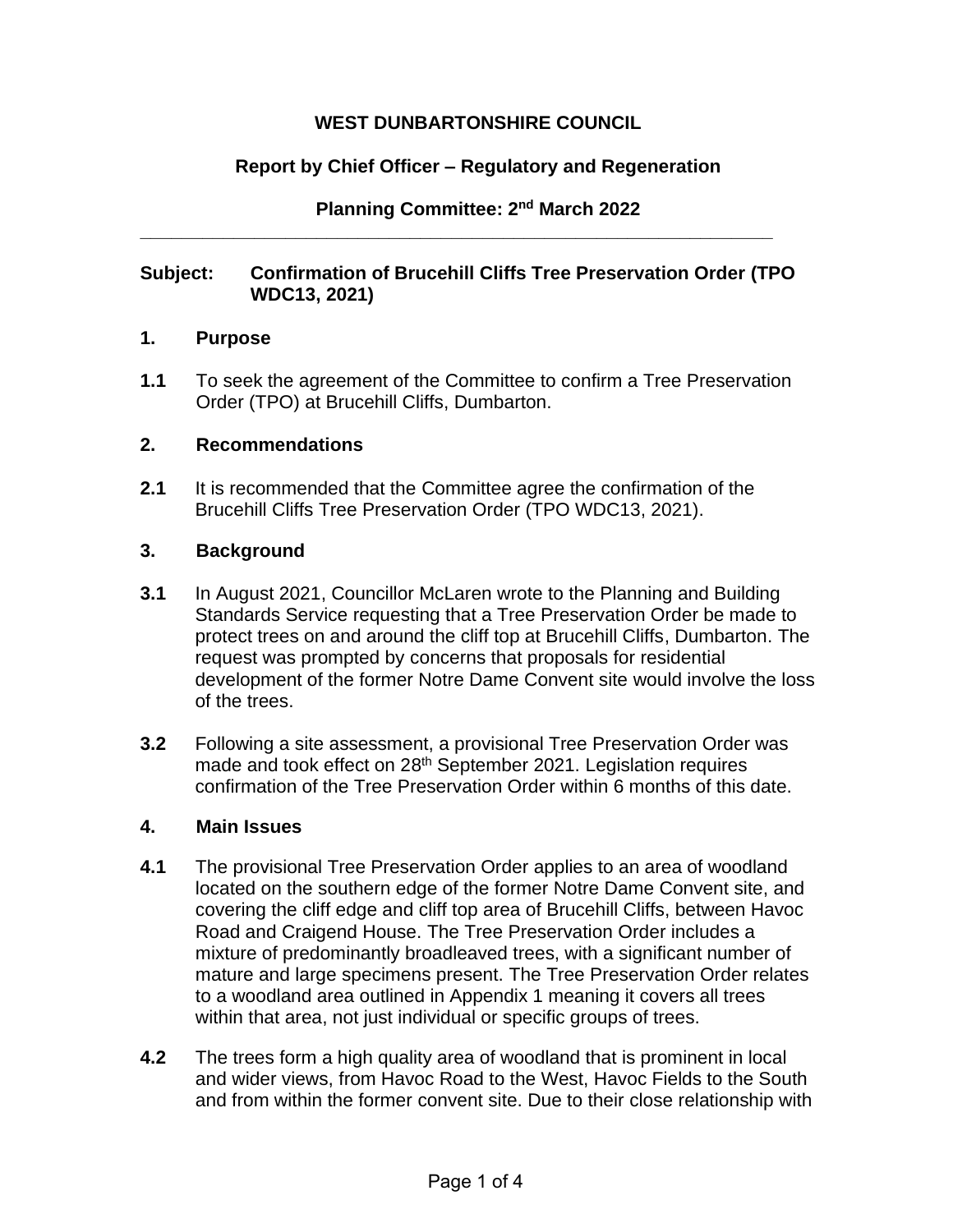the clifftop environment, the trees make a very significant contribution to the visual amenity and landscape character of the area. The cliffs, trees, plus 'Wallace's Cave/Havoc Hole' set within the cliff, together form a significant local landmark and popular cultural feature within Dumbarton. They also have a biodiversity value as an area of mature woodland that forms an integral part of the clifftop habitat at Brucehill, which itself is designated a Local Nature Conservation Site for its importance for wildlife and prominence of position and public recreation. Although it is not recorded as such, a number of species present are indicators of ancient woodland. It is also considered that the trees are an important feature that contribute to the character and biodiversity of the adjacent proposed Local Nature Reserve at Havoc Fields, and that the loss of trees could impact on the setting of the Reserve.

- **4.3** Notice of the Tree Preservation Order appeared in the Dumbarton Reporter on 24th September 2021, inviting objections or representations to be made in writing within 28 days. One objection and five supporting representations have been received. Details of the representations and the Council's response to these are set out in Appendix 2.
- **4.4** The representations supporting the making of the Tree Preservation Order raised points relating to the visual, biodiversity and amenity value of the trees, including the relationship with the cliffs, and the importance of the woodland to the local area and to local residents.
- **4.5** One objection was received from the applicant on the site. It queried the technical competence of the Tree Preservation Order and the merits and basis on which the Council was seeking to make the Order.
- **4.6** The Council has considered the details of the representations and objection and has decided that no modifications are required to the Tree Preservation Order and that it should be confirmed.
- **4.7** The former Notre Dame Convent sites is the subject of a current planning application (DC21/211/FUL) for residential development which would require the removal of trees within the area covered by the Tree Preservation Order. The confirmation of the Tree Preservation Order means that the preservation of trees will be a material consideration in the assessment of the application. It does not mean that, on the balance of considerations, no trees will be lost through the development of the site, but that the preservation of the trees will be properly considered by the applicant and Council.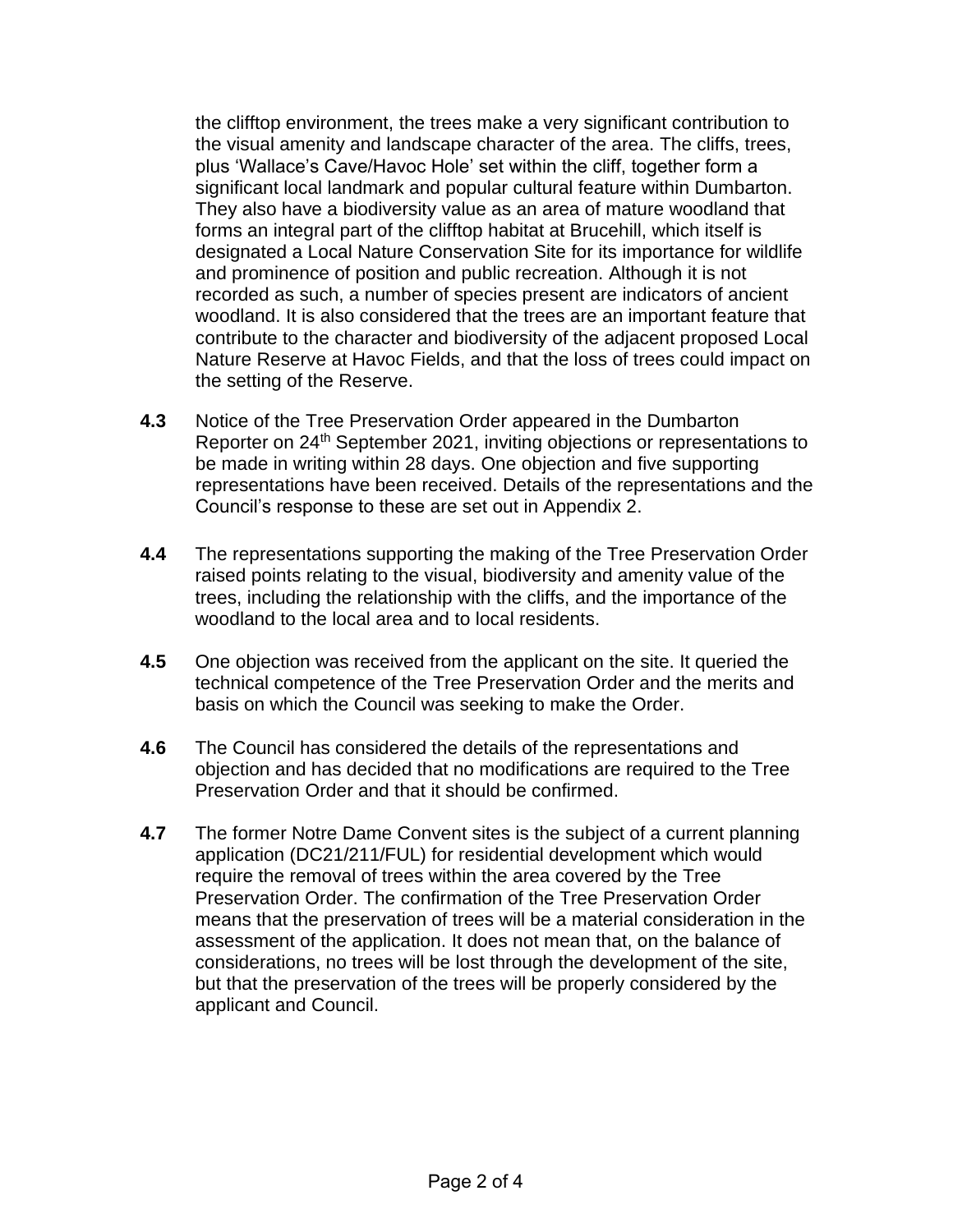## **5. People Implications**

**5.1** There are no personnel issues associated with this report.

### **6. Financial and Procurement Implications**

**6.1** There are no financial or procurement implications associated with this report. Costs associated with registering the Tree Preservation Order will be contained within existing budgets.

## **7. Risk Analysis**

**7.1** There is a risk that if the Tree Preservation Order is not confirmed that the Council will not be able to apply appropriate weight to the protection of trees in the consideration of any planning application affecting the area of the Tree Preservation Order.

### **8. Equalities Impact Assessment (EIA)**

8.1 There are no equalities impacts associated with this report.

### **9. Consultation**

9.1 Details relating to consultation on the provisional Tree Preservation Order are set out in paragraphs 4.4-4.6.

#### **10. Strategic Assessment**

10.1 This report has no direct impact on the Council's strategic priorities. However, the consultation exercise is reflective of meaningful community engagement with active, empowered citizens who feel safe and engaged.

#### **Peter Hessett**

**Chief Officer – Regulatory and Regeneration Date: 2 nd March 2022**

| <b>Person to Contact:</b> | Pamela Clifford, Planning & Building Standards |
|---------------------------|------------------------------------------------|
|                           | Manager                                        |
|                           | Pamela.Clifford@west-dunbarton.gov.uk          |

**\_\_\_\_\_\_\_\_\_\_\_\_\_\_\_\_\_\_\_\_\_\_\_\_\_\_\_\_\_\_\_\_\_\_\_\_\_\_\_\_\_\_\_\_\_\_\_\_\_\_\_\_\_\_\_\_\_\_\_\_\_\_\_\_\_**